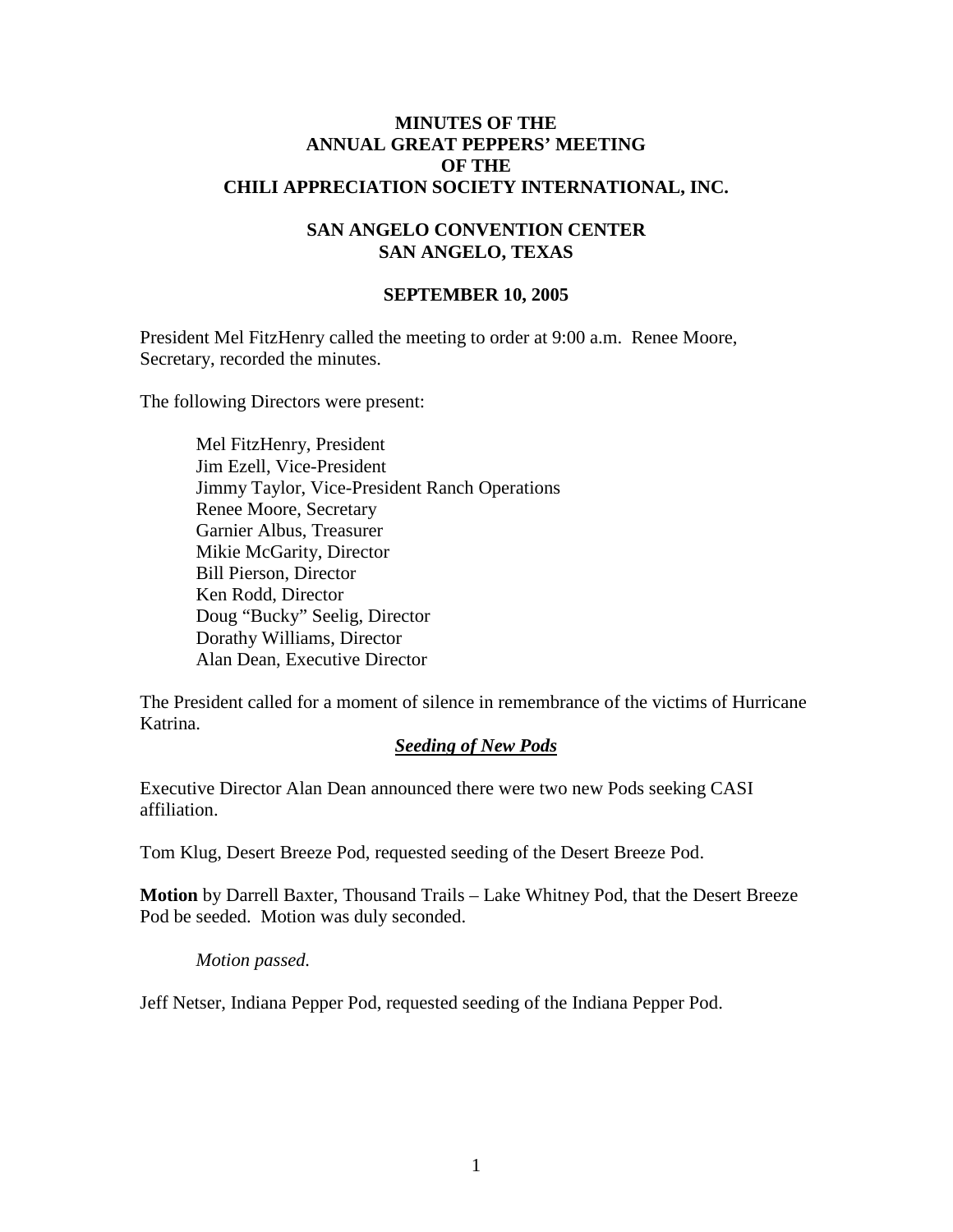## MINUTES – GREAT PEPPERS' MEETING PAGE 2 SEPTEMBER 10, 2005

**Motion** by Johnye Harriman, Spice Up California Pod, that the Indiana Pepper Pod be seeded. Motion was duly seconded.

### *Motion passed.*

Dean stated that there had been a request for a name change of the Grits Pod to the Georgia Pod.

**Motion** by Randy Moore, State of Alabama Pod, that the Grits Pod be allowed a name change to the Georgia Pod. Motion was duly seconded.

*Motion passed.*

# *Roll Call*

Secretary Moore called the roll, and President FitzHenry declared a quorum present.

The following Pods were not in attendance:

Del Rio International Pod Florida on the Panhandle Pepe's Pod

This being the second consecutive absence from the Great Peppers' Meeting for the Florida on the Panhandle Pod, the Pod is no longer recognized as an official CASI Pod.

## *Welcome/Report of the 2005 Meeting Committee*

State Representative Scott Campbell welcomed the delegates to San Angelo and read a Resolution passed by the Texas House of Representatives declaring the week of September 5, 2005, as Chili Appreciation Week.

Sammie Plant thanked everyone for coming to San Angelo and expressed appreciation to all those who have worked with her for the past two years.

## *Response*

President FitzHenry expressed appreciation to Representative Campbell for the Resolution and to Sammie Plant and her workers for one of the best Great Peppers' Meetings ever.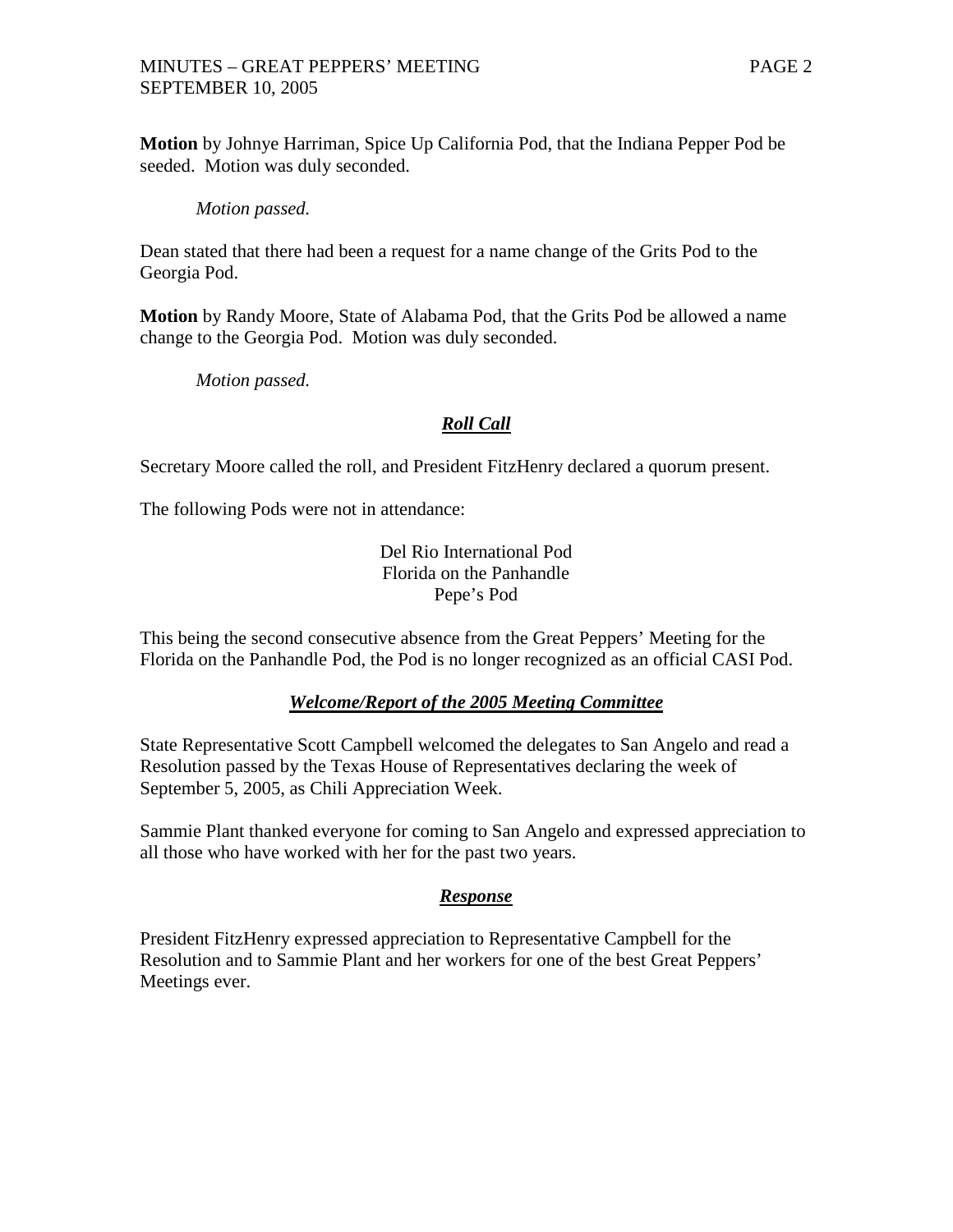# **BOARD REPORTS**

## *President's Message*

The President stated that this is the culmination of his 11-year career on the Board and thanked all present and past Great Peppers, CASI members, the Board of Directors, and his wife, Diane, for the tremendous support over the years. FitzHenry stated that he would continue in certain aspects with the work of CASI.

## *Minutes of the Previous Meeting*

Secretary Renee Moore presented the Minutes of the Great Peppers' Meeting held September 11, 2004, in Baltimore, Maryland.

**Motion** by Bud Barrick, New Mexico Chili Society, that the Minutes be approved as presented. Motion was duly seconded.

*Motion passed.*

## *Rancho CASI de los Chisos*

Jimmy Taylor, Vice-President of Ranch Operations, stated that the Ranch is in good shape. A new pavilion has been constructed in Krazy Flats.

Taylor advised that TICC requires 96 portacans, and over 6 tons of trash were removed after last year's TICC. When Taylor assumed Ranch operations, the total cost of portacans and trash was \$4,000; this year the cost will be \$17,878.00.

## *Old 320*

Alcalde Ralph Hay stated that there are two individuals who have Old 320 spots who he is trying to locate – Larry Ford from Arizona and Bill Forgotsen from the Dallas area. Mailings have been made to both, with all communications returned.

Hay stated that there will be a drawing for all those cooking in the Old 320 again this year.

Hay requested that the Great Peppers ask their Pod members who own Old 320 sites if they will be using them this year. If not, it would be appreciated if they would allow others to use them and advise Hay of such.

Hay stated that there is a waiting list of approximately 25 individuals who wish to purchase Old 320 sites.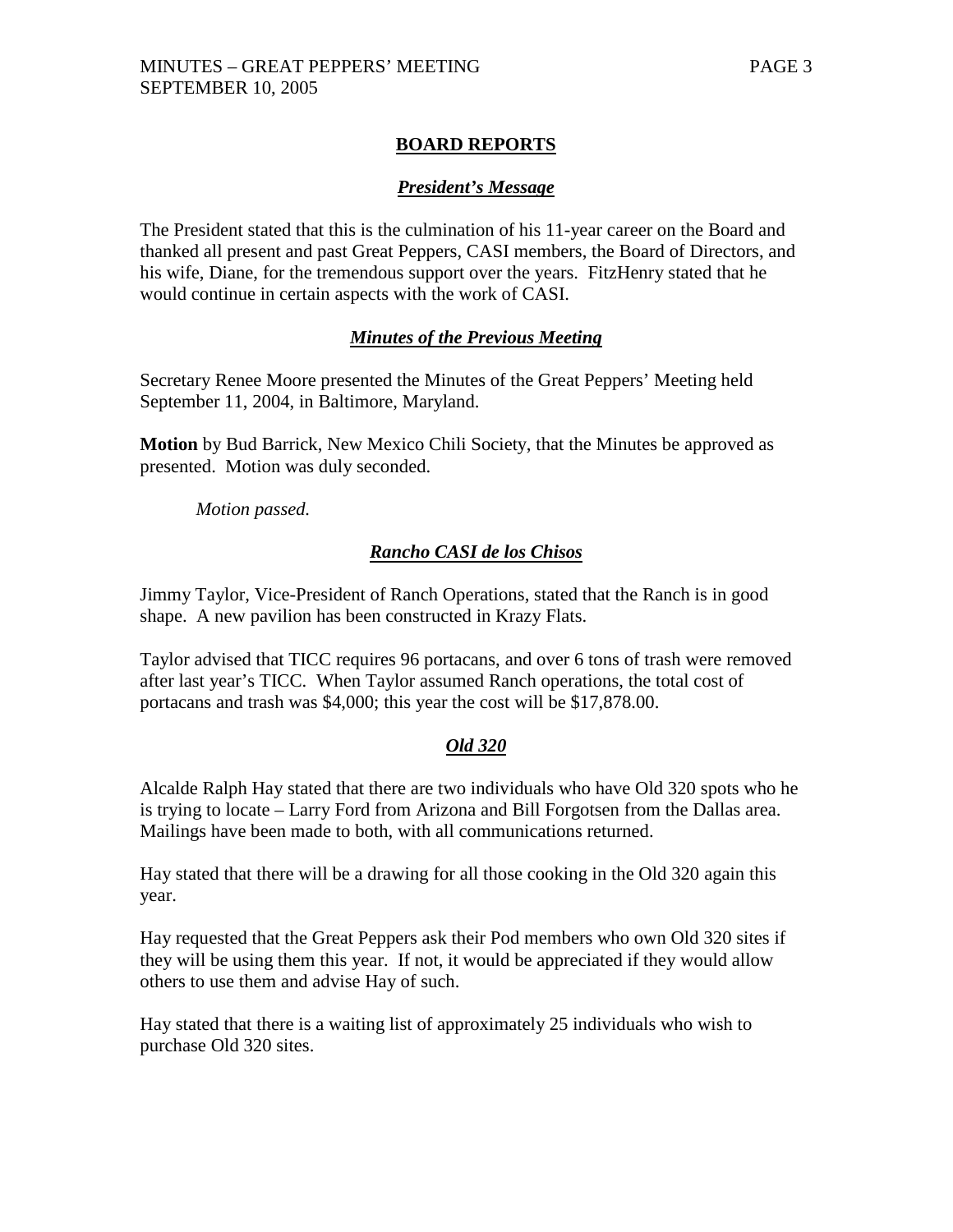# *Terlingua International Chili Championship*

The President stated that the Ranch is in good shape. Over 650 Judges' invitations have been mailed with a positive response thus far. It is hoped that the gas prices will not affect TICC attendance.

FitzHenry encouraged individuals to volunteer to assist at TICC.

# *Tallymaster*

Tallymaster Bill Pierson reported that there have been 517 cookoffs thus far this year with a total of \$857,709.00 raised for charities. Thus far, there have been 517 cookoffs with 15,233 cups of chili judged. A total of 392 cooks and 163 show teams have qualified.

Pierson stated that occasionally there are cookoffs submitted that do not indicate the amount raised for charity. Please submit this information even if it is after the fact in order that accurate amounts may be recorded.

Pierson advised that currently there are 2 delinquent cookoffs – the June Oswego, New York, cookoff and the July Whistler, British Columbia, Canada, cookoff.

Pierson announced that Virginia has become a 9-point state and Illinois has become a 12 point state.

Pierson stated that the registration hours at TICC will be Thursday from 10:00 a.m. to 3:00 p.m., Friday from 11:00 a.m. to 2:00 p.m., and Saturday from 8:00 a.m. to 9:00 a.m.

## *Membership*

Director Mikie McGarity stated that CASI membership is now over 1,700 members. McGarity challenged each and every one of the Great Peppers to bring in a new member.

McGarity reported there has been some discussion to change the membership term back to anniversary date renewals rather than the current annual renewal. McGarity encouraged the Great Peppers to speak to their members and ascertain their feelings in this matter.

McGarity reminded the Great Peppers that each Pod is eligible for a special rate for one corporate membership. This is a wonderful way to express appreciation to a sponsor.

McGarity recognized Dale Reinecker for his contribution to the CASI brochure. This brochure has been very well received.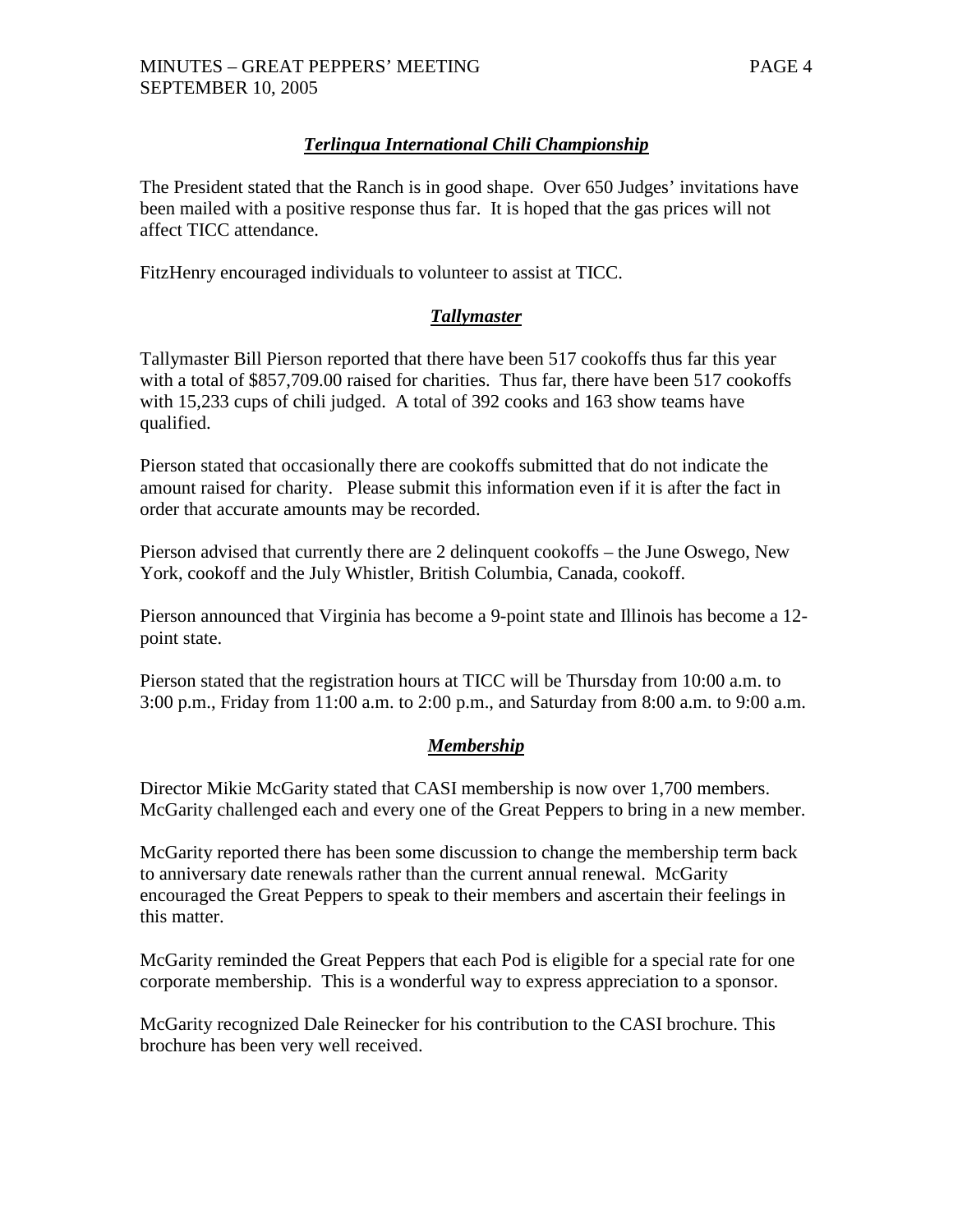## *Sponsorship*

Vice President Jim Ezell stated that CASI had a record year in sponsorship. When the Scholarship Program was started with the Friday events several years ago, a challenge was issued to the local businesses to give them an option to put their money into CASI and receive recognition as a sponsor with their funds remaining in the local economy.

Ezell reported that a matching funds program was started with CASI funding up to \$2,000 to the local school program with those funds donated by local businesses. A total of \$10,000 was contributed by the local businesses in Terlingua last year with an additional 17 Corporate members represented in the area.

Sponsors for 2005 TICC are:

Irving Elks Chisos Mining Co. - Easter Egg Valley Motel Cappadonna Electric Tyson Foods Conwood Sales – Levi Garrett Tyson Foods Lajitas Resort Mrs. Renfro's Texas Lottery Permian Distributing Company – Miller Lite Desert Eagle Distributing Company – Budweiser **HEB** Monosite, Inc.

Ancira is now in its fourth year as a Legacy Sponsor of the Ancira Hospitality Pavilion. Ancira continues to be a Gold Sponsor.

Hill Country Software and Support, Inc. is a Gold Sponsor and contributed a \$4,000 scholarship to CASI this year.

Bruce Foods is a Gold Sponsor and also becomes a Legacy Sponsor this year with the Judging Pavilion to be named the Bruce Foods Mexene Chili Powder Judging Pavilion. Bruce Foods will also sponsor a significant cookoff this year.

Mexene Chili Powder has become the official chili powder of CASI. Ezell presented the Mexene Chili Powder advertising campaign for the coming year, introduced Cody Oliveira of Bruce Foods and recognized his efforts for CASI.

Ezell reported that total sponsorship for the year is \$100,000 in cash and services.

Ezell and Mikie McGarity presented the TICC 2005 official poster.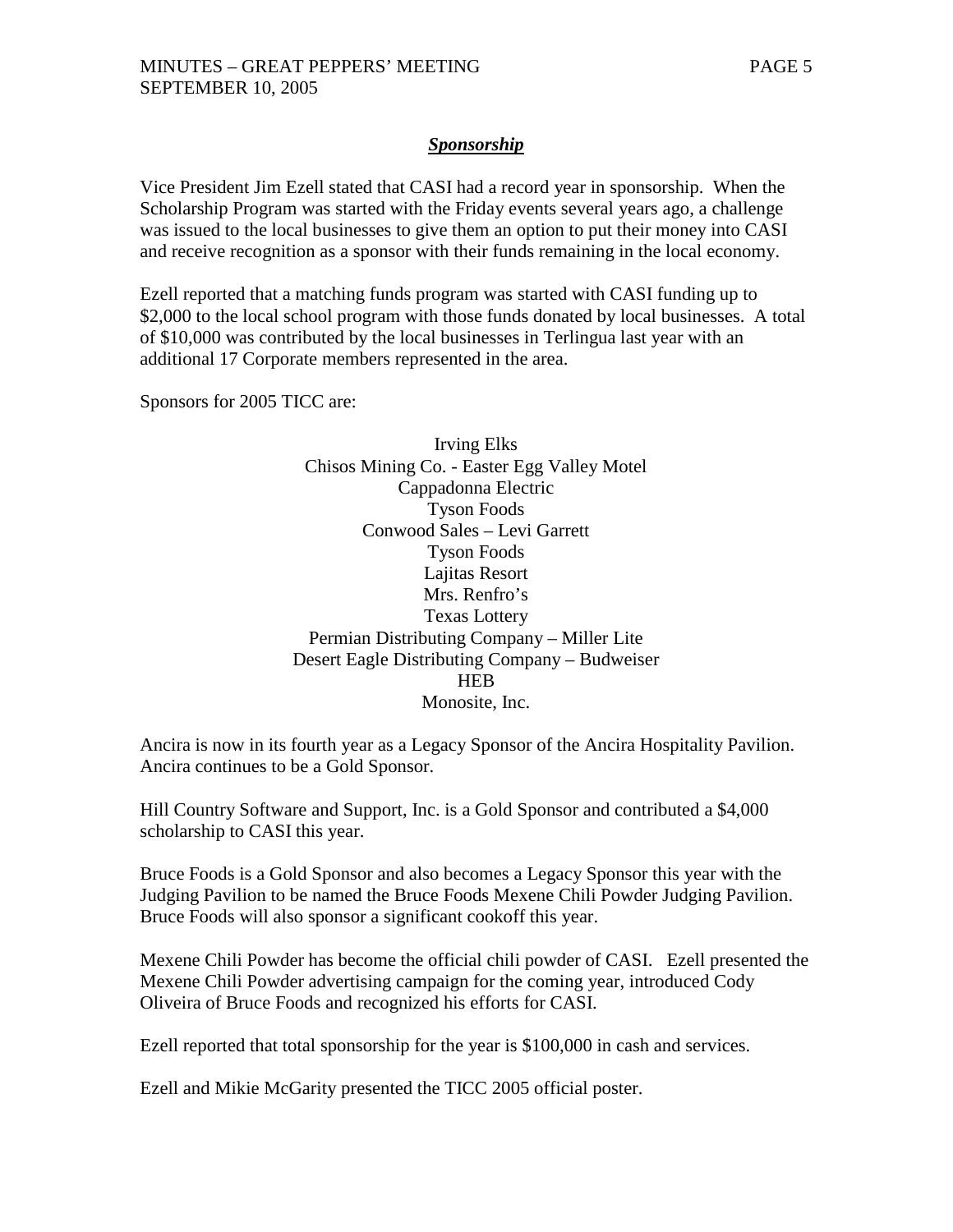# *Terlingua Trails*

Director Doug Seelig presented the following costs for production of the 2004 *Terlingua Trails*:

\$13,212.05 to *Kerrville Daily Times* for production Approximately 2,825 copies are produced each month \$.39 per issue for production/\$.55 per issue with bulk postage rate added \$15.46 per box with approximately 45 boxes mailed per month

Seelig requested pictures and articles be submitted for the *Trails*.

## *Upcomings*

Director Dorathy Williams encouraged everyone to use the new CASI CIS program for input of Upcomings. Williams expressed appreciation to all for their time and efforts over the past year.

# *Chilicity*

Director Ken Rodd reported that TICC press releases will again be sent to the Great Peppers for dissemination to their local press outlets. The Great Peppers were encouraged to actively participate in this endeavor, as well as contacting local high schools to make them aware of the CASI National Scholarship Program.

Rodd stated that *Taste of the South* magazine will spotlight Texas chili and TICC in their fall issue.

Rodd encouraged TICC attendees to visit the Terlingua Corporate Sponsors and let them know you appreciate their efforts.

Rodd reported on the new facility at Krazy Flats. Money is always a problem, so the Krazy Flats Charter Membership was established and \$10,000 was raised in 52 days to make the Krazy Flats pavilion a reality.

Meeting recessed for 15 minutes and reconvened at 10:45 a.m.

## *CASI Scholarships*

Hut Brown, CASI Scholarship Chair, advised that the National Scholarship Program Applications have been distributed to all the attendees. Brown stated that contributions from Pods, cookoffs, individuals, and memorials are very much appreciated and greatly enhance the Scholarship Fund.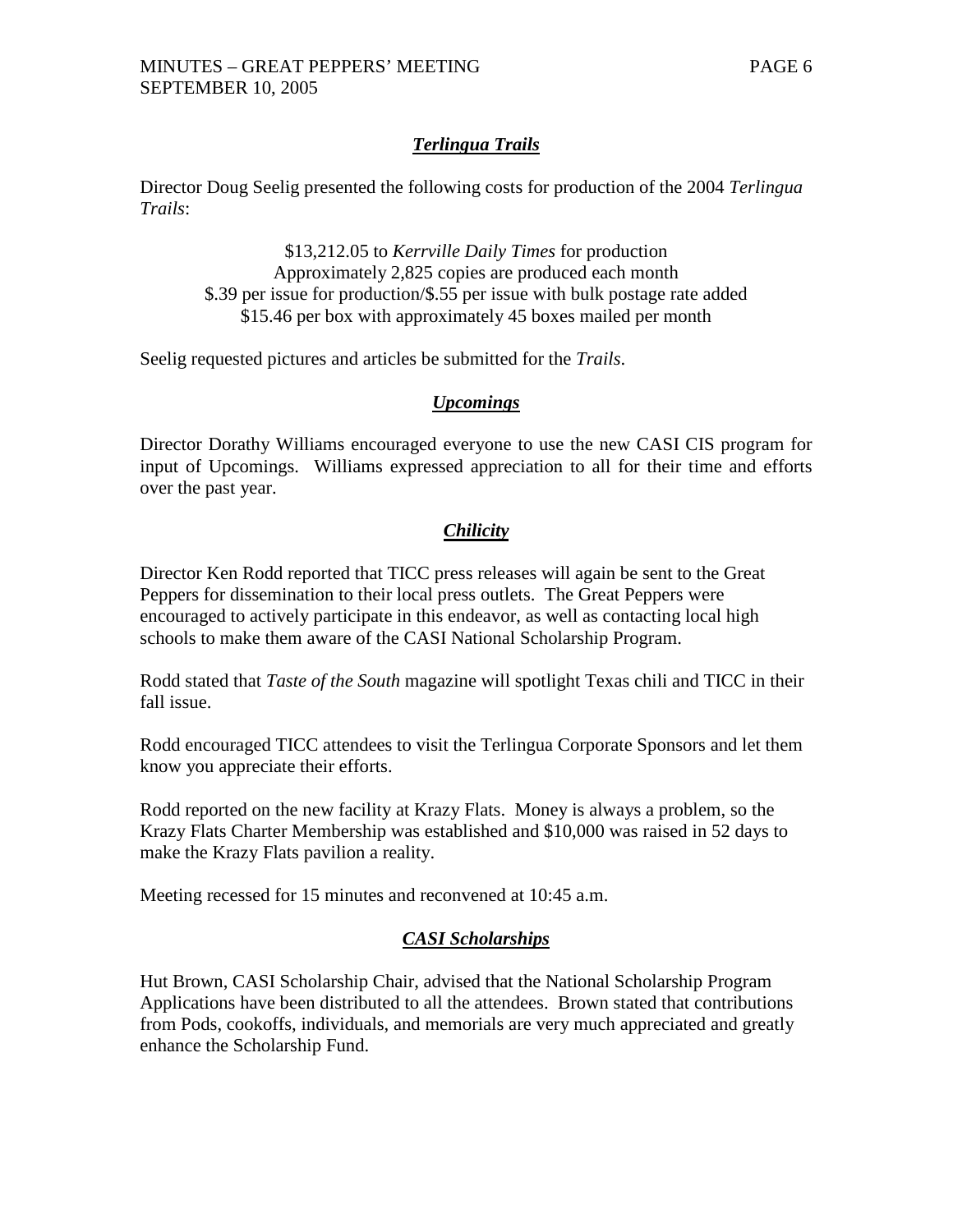There are currently 18 students in the scholarship program. Brown advised that Jim Stateczny had contacted him relative to funding a scholarship for a particular individual who needed assistance. After contacting the Scholarship Committee, it was determined that there was no objection to this. Megan Dreibrodt has been awarded a CASI Scholarship; as it turns out, she was the next in line after the scholarships were awarded this year.

## *Memorial Board*

Renee Moore advised that the Memorial List of Chili Friends has been distributed to all the attendees. Moore encouraged everyone to review the list and advise if there were others who needed to be added to the Memorial Board.

## *Financial*

Treasurer Garnier Albus stated that due to the fact that we accumulate money to be spent on scholarships and the building of structures, our net income as stated on the balance sheet is somewhat misleading. Albus presented several slides relative to the General Fund, TICC Revenues and Expenditures, and General Fund Revenues and Expenditures.

Albus advised that the non-business related revenues – *Terlingua Trails* ads, cell tower revenues, and dirt revenues – are revenues outside of the CASI charter and are not related to the normal course of business. Income tax is paid on these non-business related revenues.

Albus reported that construction of buildings and land improvements are not treated as expenses and do not lower CASI's net profit. These assets are simply moved from cash to land and building as a transfer of assets.

The 2004 \$25.00 packet fee analysis was presented:

| <b>Revenues Generated</b> |                                    | \$12,790.00 |
|---------------------------|------------------------------------|-------------|
|                           | Less: Upcomings Department Expense | 9,458.06    |
|                           | <i>Terlingua Trails</i> Expense    | 3,500.00    |
|                           | <b>TOTAL EXPENSES</b>              | \$12,968.06 |
|                           | <b>NET PROFIT</b>                  | \$(168.06)  |

Albus reminded the attendees that the \$3.00 for each cook is used as: \$1 to the General Fund to subsidize the Tallymaster, TICC, and some CASI administrative costs; \$1 to the Great Peppers' Meeting Fund to subsidize the Great Peppers' Meeting fund; and, \$1 to the CASI Liability Insurance Fund to subsidize the various insurance policies.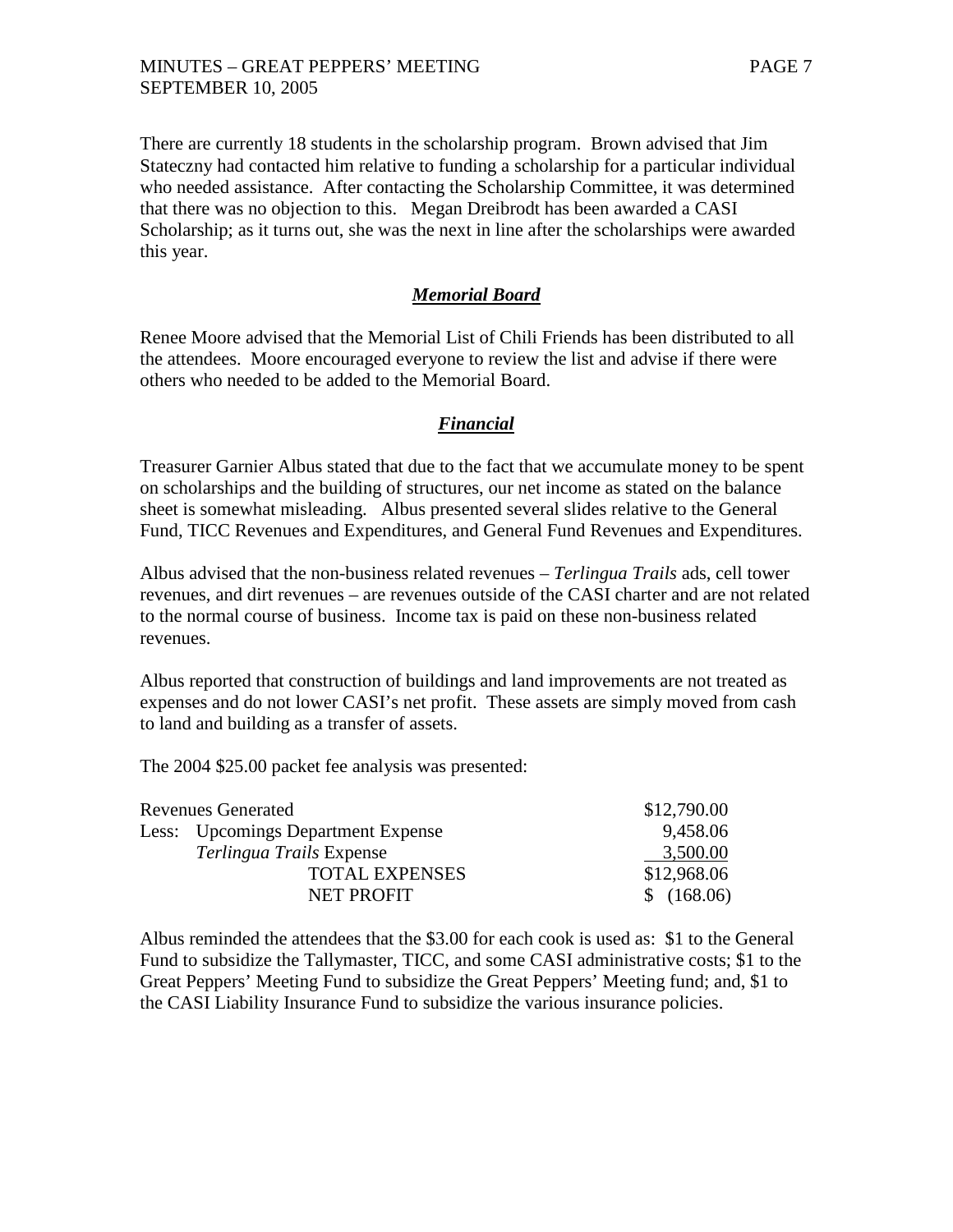The 2004 Cookoff Sanctioning Fees analysis was presented:

| General Fund                                                                                                                                                                                                                                                                                        | \$16,273.00                |
|-----------------------------------------------------------------------------------------------------------------------------------------------------------------------------------------------------------------------------------------------------------------------------------------------------|----------------------------|
| Great Peppers' Meeting Fund<br>Sponsoring Pods can receive up to \$10,000 for the Meeting<br>with the remaining funds transferred to the General Fund.<br>The Board spends an average of \$2,000 for other Great<br>Peppers' Meeting expenses over and above the \$10,000<br>given to the Host Pod. | 16,211.00                  |
| <b>CASI</b> Liability Insurance Fund<br><b>Fiscal Year 2004 Premiums</b><br>The General Fund will subsidize all shortcomings of<br>this fund.                                                                                                                                                       | \$16,258.00<br>\$16,636.00 |

When questioned about the differing amounts reflected for each Fund, Director Pierson advised that funds received from cookoffs are not always the correct amount. When there is an overage, that amount is put in the Insurance Fund.

Albus stated that when Sponsors are approached regarding supporting TICC, they are told that their funds will be used to finance TICC, support the CASI Scholarship Fund, and finance major improvements at Rancho CASI de los Chisos. Sponsorship monies are not used to pay the normal, day-to-day expenses. Albus reiterated that some of those funds attributed to sponsorship are actually received as donations of products, not actual cash.

# *Report of the Executive Director*

Executive Director Dean recognized a group that is often left out in comments in general and that is the spouses of the Board members. Dean encouraged the Great Peppers to thank them. Dean also expressed appreciation to his wife for the assistance she's given him this year.

Dean presented his CASI Wellness Initiative for the 2006 chili year:

- 1. Respect one another. Treat each other with kindness and generosity.
- 2. Be cooperative and work together.
- 3. Clearly define policies.
- 4. Accept titles as obligations to the group, not as rank or a label of superiority.
- 5. Read the CASI rules; seek understanding.
- 6. Always ask "What's best for CASI?"
- 7. Be proud and promote CASI every day.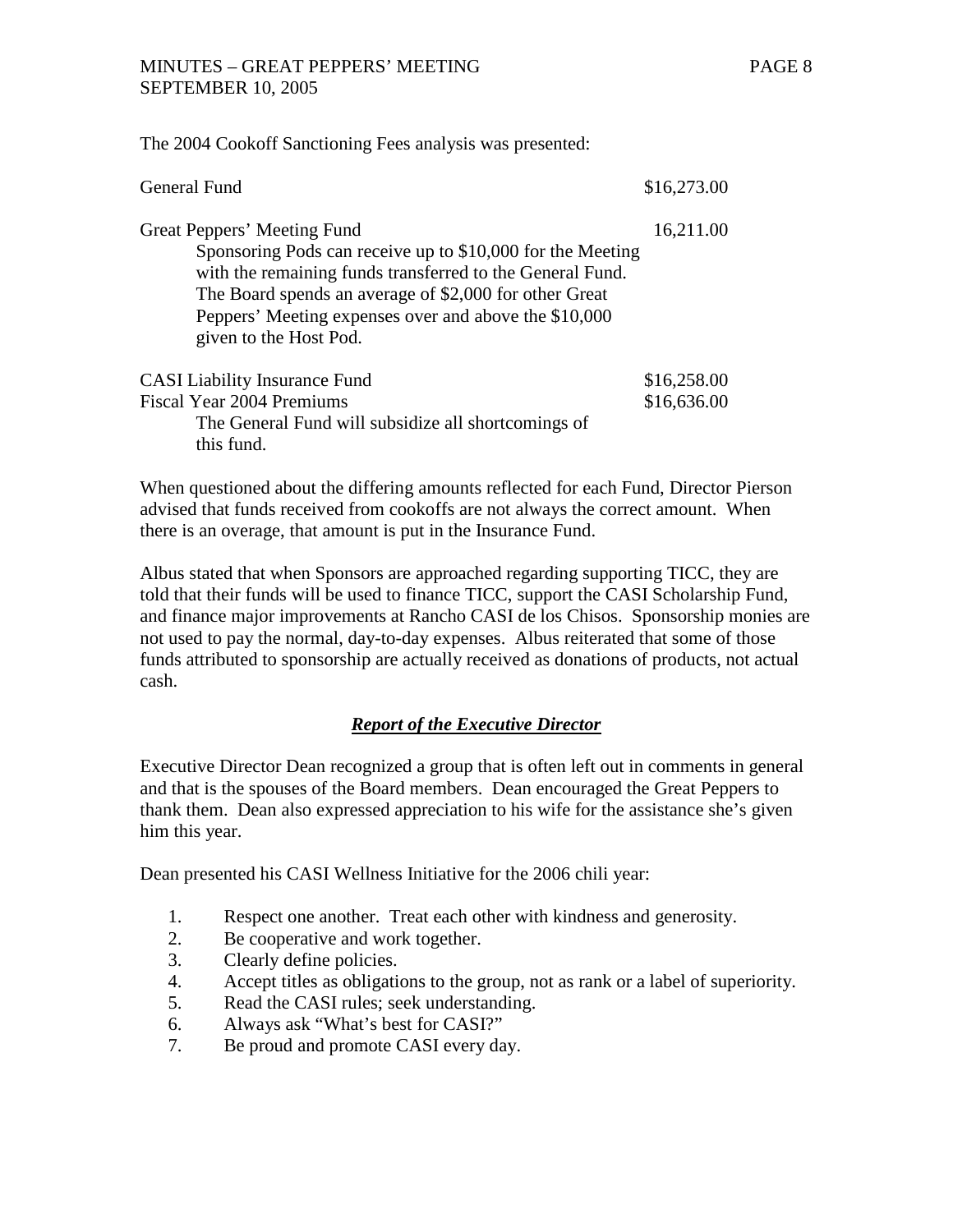## MINUTES – GREAT PEPPERS' MEETING PAGE 9 SEPTEMBER 10, 2005

President FitzHenry reminded the attendees to bring toys to TICC for Christmas gifts for children 4-12 years old. They are much appreciated. School supplies are no longer needed.

## **CALL FOR UNFINISHED BUSINESS**

No unfinished business to be discussed.

## **CALL FOR NEW BUSINESS**

#### *Requests for Waivers*

**Motion** by Myrl Coultas, Chiliheads of Arizona Pod, that a waiver be granted for the Southeast Regional Cookoff to be held September 24, 2005, comprised of the States of Alabama, Florida and Georgia. Motion was duly seconded.

*Motion failed.*

#### *Site Selections*

**Motion** by Tina Barnes, Cowtown Pod, that the Southwest Regional Open be held on Memorial weekend 2006 in Wichita Falls, Texas. Motion duly seconded.

*Motion passed.*

**Motion** by Myrl Coultas, Chiliheads of Arizona Pod, that the 3<sup>rd</sup> Annual Midwest Regional Chili Cookoff be held in Lenexa, Kansas, on October 15, 2005. Motion was duly seconded.

*Motion passed.*

**Motion** by Ken Peach, Puget Pod, that the Tri-State Open be held in Amarillo, Texas, on January 14, 2006. Motion was duly seconded.

*Motion passed.*

**Motion** by Janie Bauer, CASINOVA Pod, that the North American Open be held June 17, 2006, in Fort Smith, Arkansas. Motion was duly seconded.

*Motion passed.*

**Motion** by Ken Peach, Puget Pod, that the Mexico International Chili Championship be allowed a one-year location change due to the current unrest in Nuevo Laredo, Mexico,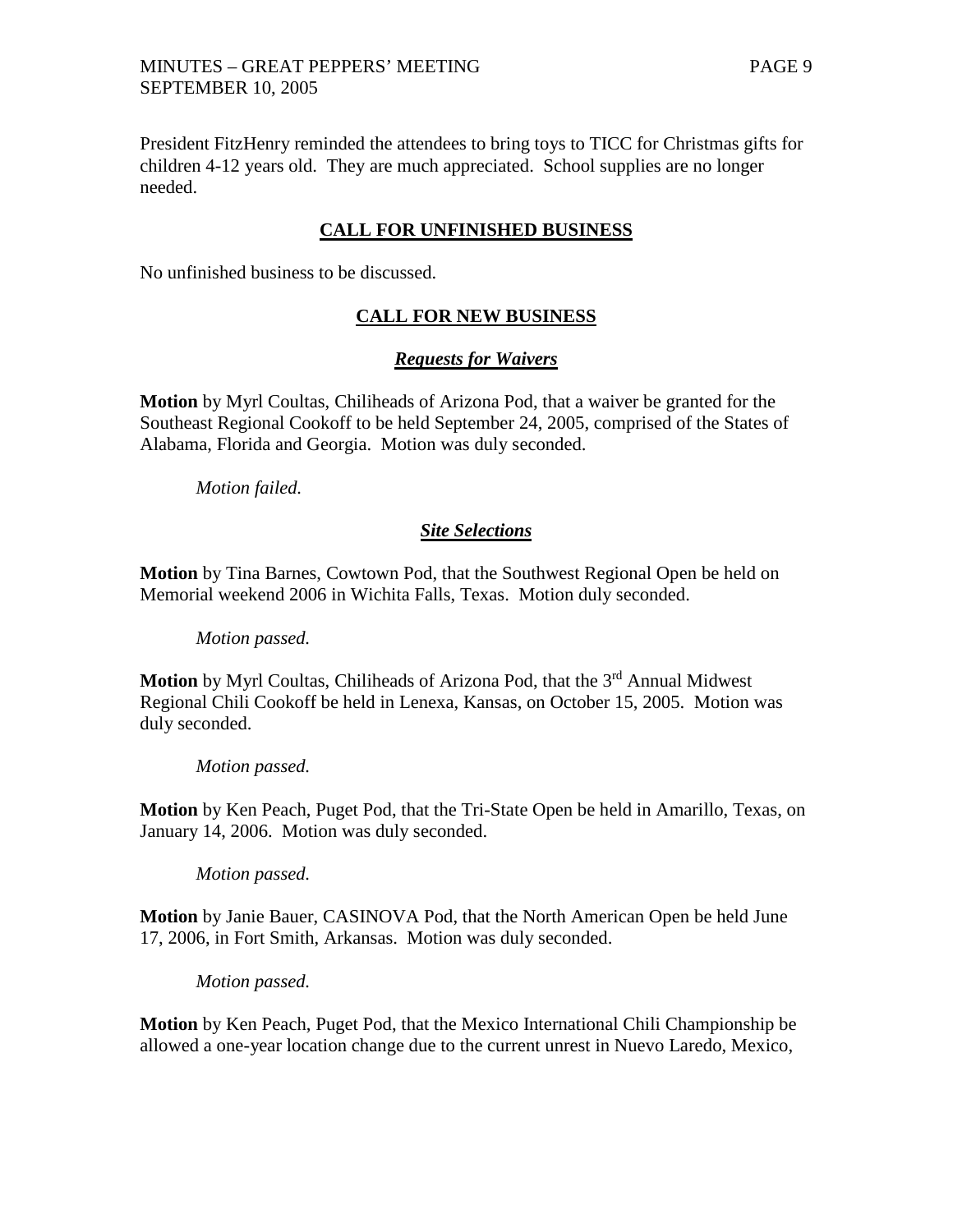at a destination to be determined, with the desired location to be Piedras Negras, Mexico. Motion was duly seconded.

### *Motion passed.*

**Motion** by Bill Buschel, Thousand Trails-Lake Tawakoni Pod, that the 3-I Regional Open Cookoff be held in Dubuque, Iowa, on June 10, 2006. Motion was duly seconded.

*Motion passed.*

**Motion** by Greg Monger, High Desert Pod, that the Four Corners Regional Cookoff be held on Memorial weekend in 2006 at Tombstone, Arizona. Motion was duly seconded.

#### *Motion passed.*

**Motion** by Darrell Baxter, Thousand Trails-Lake Whitney Pod, that the Mid-South Regional Cookoff be held on June 10, 2006, at Parker's Crossroads, Tennessee. Motion was duly seconded.

## *Motion passed.*

**Motion** by Randy Moore, State of Alabama Pod, that the Southeast Regional Cookoff be held on September 23, 2006 in Poulan, Georgia, and that a waiver be granted for such. Motion was duly seconded.

## *Motion passed.*

The meeting recessed for lunch and reconvened at 1:30 p.m.

## *Rules Change Proposals*

Barbara Taylor, Pod on the Pedernales, withdrew the Pod's proposed rule changes to Rule VI.C., Recognition of Open Championship Winners, and VII.D.1.a., Residents.

Ava Horan, Piney Woods Pod, withdrew the Pod's proposed change to Rule II.C. and II.C.1., Levels of Chili Judging, Preliminary.

Carrie Kennison, Highland Lakes Pod, withdrew the Pod's proposed change to Rule VI.C., Recognition of Open Championship Winners.

Pat King, Classic CASI, withdrew the Pod's proposed change to Rule V.A.5., Have Required Number of Eligible Cooks Present and Cooking.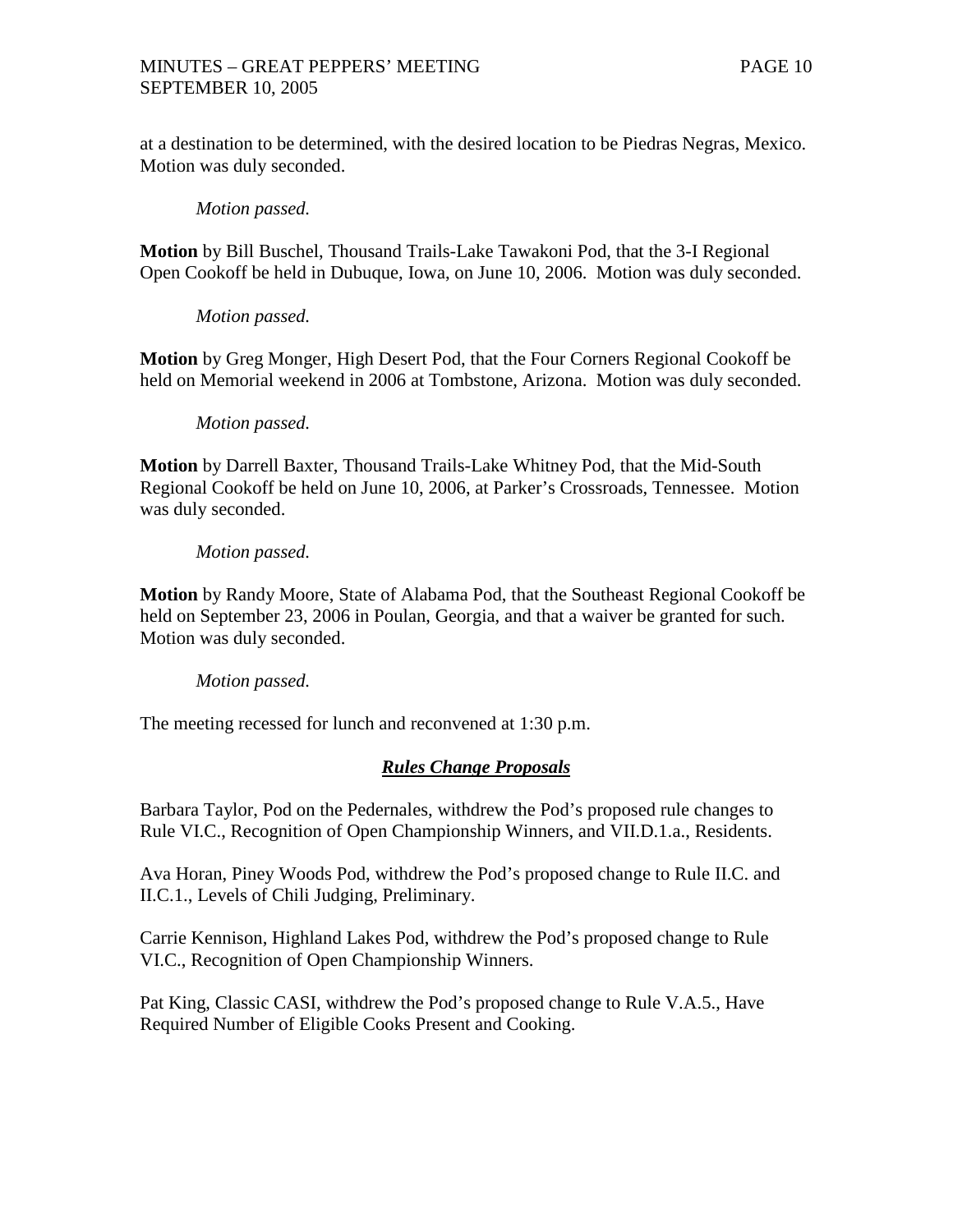**Motion** by Richard Knight, Heart of Tennessee Pod, that the remainder of the rule changes be withdrawn.

*Motion died for lack of a second*.

**Motion** by Ava Horan, Piney Woods Pod, that Rule I.G. and Rule III.B.5., Pyrotechnics, be changed to read: No chili/showmanship contestant may discharge firearms or use any *pyrotechnics\** or explosives at a chili cookoff. Contestants discharging firearms and/or using explosives or other *pyrotechnics\** will be disqualified from the chili cookoff. *\*A firework or any of various similar devices (as for igniting a rocket or producing an explosion), a combustible substance used in a firework. – Webster's New Collegiate Dictionary-Tenth Edition.*

*Motion died for lack of a second*.

**Motion** by Ken Peach, Puget Pod, that Rule II.B., Chili Judges, be changed to read: Judging will be done using preliminary and final judges, and, when applicable, intermediate level judges. (Five or six judges per table are suggested for all levels below final. The final table *should* have ten or more judges, *but must have a minimum of five; the number should be at the discretion of the head judge.)*Judges must be adults (18 years or older).

Motion was duly seconded. *Motion passed to approve the Rule change.*

**Motion** by Ava Horan, Piney Woods Pod, to amend the proposed rule change to II.D. Judging Criteria and Scoring to read: A single score takes into consideration the five criteria for scoring chili: Aroma, Consistency, *Red Style*, Taste, Aftertaste.

*Motion died for lack of a second*.

**Motion** by Beverly King, Old Dominion Pod, that Rule III.E.1., Judging Sheets, be changed to read: The CASI Official Judging Sheets included in the official CASI packet must be used for judging. *At the option of the Chief Judge either the sheet that allows for comments or the sheet that does not have space for comments may be used.*

Motion was duly seconded.

**Motion** by Beverly King, Old Dominion Pod, that the proposed rule change be amended to state *Head Judge* rather than *Chief Judge*. Motion was duly seconded.

*Motion passed* to consider the amendment as follows: The CASI Official Judging Sheets included in the official CASI packet must be used for judging. *At the option of the Head Judge either the sheet that allows for comments or the sheet that does not have space for comments may be used.*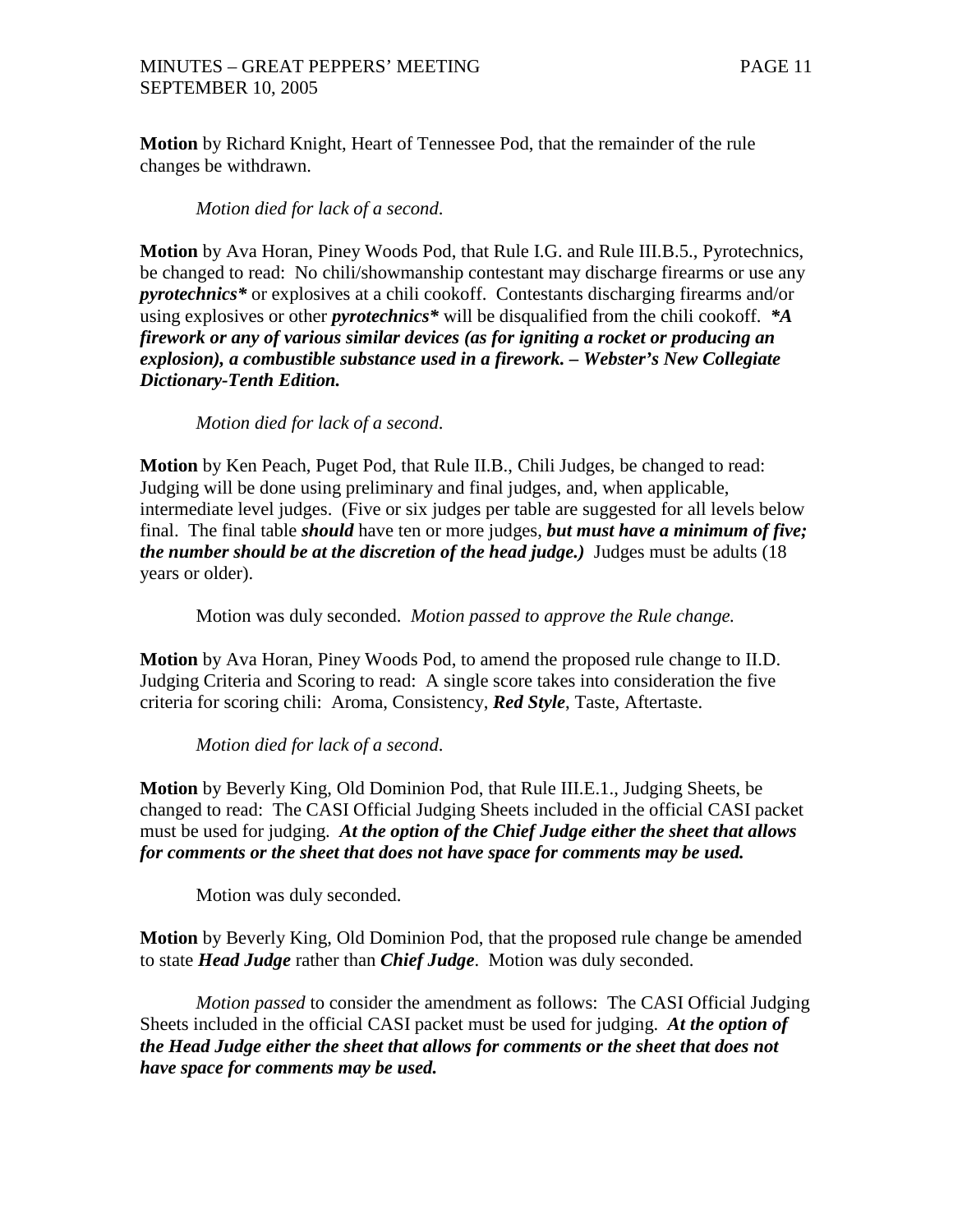After a lengthy discussion, **motion** by Mel FitzHenry that the question be called. The motion was duly seconded.

*Motion passed to cease discussion.*

*Motion failed to consider the amended Rule change.*

**Motion** by Charmaine Rogers, SAP CASI, that Rule II.E.5., Number the Cups, be changed to read: After the number of chilis per judging table has been determined *and taken to the appropriate judging tables, a table monitor* will mark a judging designation (letter and number) on the side of each judging cup. This process will continue until all cups turned in are properly marked.

Motion was duly seconded. *Motion failed to consider the Rule change.*

**Motion** by Pat King, Classic CASI, that Rule II.F.1., Tabulate in Observable Area, be changed to read: Tabulation must be done in an area designated for tabulating that provides accessibility to observers and protection for judging sheets and computer equipment (if used). The head judge and/or CASI cookoff Referee will observe tabulation, which must be done by *four (4)* or more persons. The chili receiving the highest score will be the winner, placing in reverse order to tenth place for CASI points.

Motion was duly seconded. *Motion failed to consider the Rule change.*

**Motion** by Beverly King, Old Dominion Pod, to amend Rule II.G.4., Announcing Winners, to read: *After the announcement of winners, the regional referee and chief judge will make available all chili judging cups judged. In addition, the Chief Judge will also make available the judging sheets and the tally sheet for inspection by the cooks. Cooks may either take their judging cups or leave them on the table to be disposed of.*

Motion was duly seconded.

**Motion** by Beverly King, Old Dominion Pod, to amend the proposed rule change to II.G. 4. Announcing Winners, to read: *At the option of the Head Judge after the announcement of winners, judging sheets and tally sheets may be made available to the cooks. Cooks may either take their judging cups or leave them on the table to be disposed of.*

Motion to amend the proposed Rule was duly seconded. *Motion to amend failed.*

*Motion to approve the change to the Rule as originally stated failed.*

**Motion** by Nancy Klug, Alpine Chili Society, to change Rule III.A.1. Show Teams Also Must Enter Chili, to read: Showmanship teams must have a minimum of one cook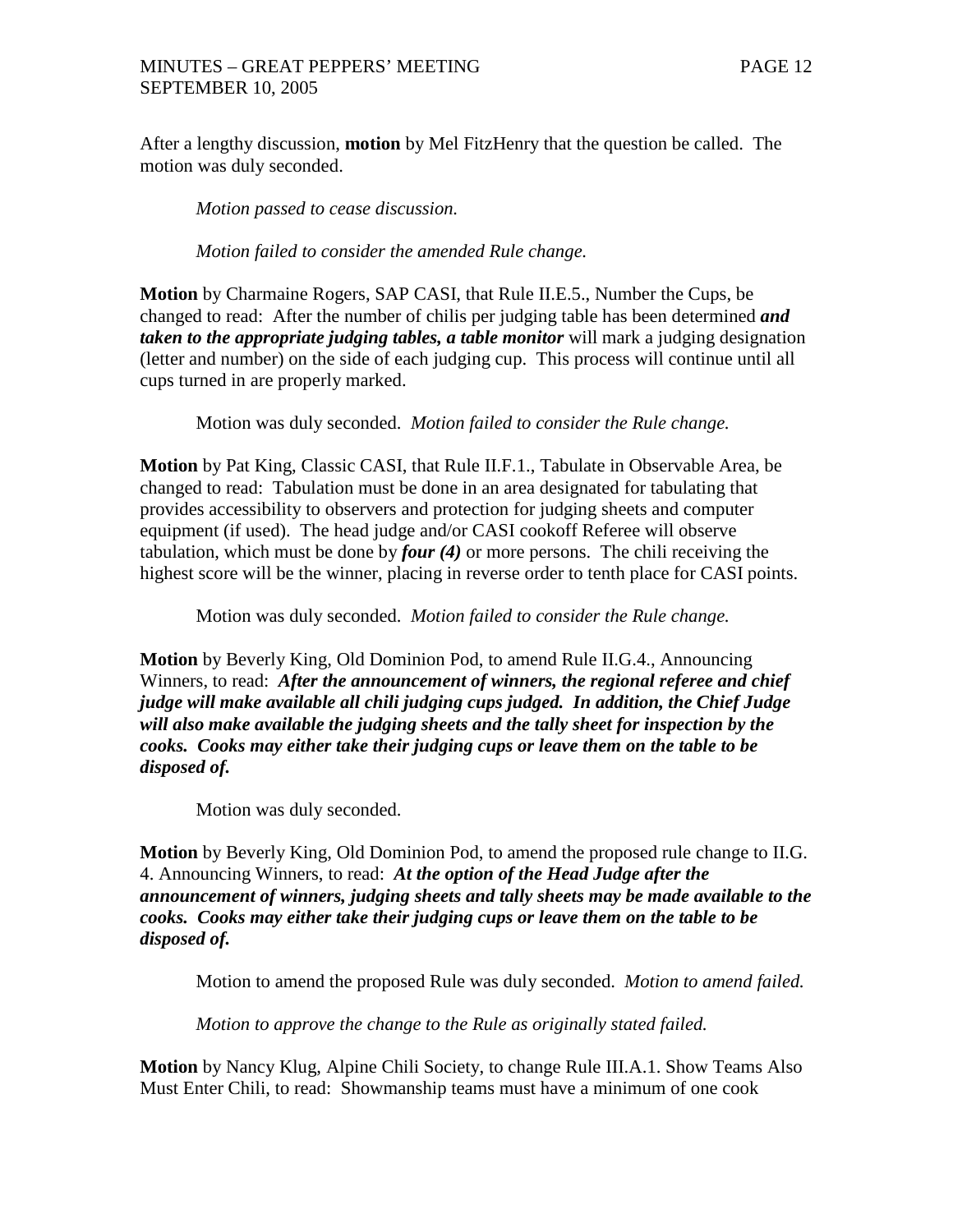entered in the chili competition in order to qualify for showmanship points. *The show team captain must be present at all cookoffs in which the team is entered.*

Motion was duly seconded. *Motion failed to consider the Rule change.*

**Motion** by Cheryl Pierson, Chillini Pod, to change Rule III.A.2., One Name per Show Team, to read: Showmanship teams must enter all cookoffs in a chili year under one name and *with the same team captain* in order to avoid confusion in the recording of showmanship points. Teams *may change their name or team captain* at the beginning of the chili year.

Motion was duly seconded. *Motion failed to consider the Rule change.*

**Motion** by Nick McGarity, Top of Texas Pod, to change Rule IV.C.1., Duration, to *delete the entire section* which currently reads: For cookoffs with twelve (12) or fewer showmanship entries in any individual category, this two-hour period will be continuous. For cookoffs that have more than twelve (12) showmanship entries, this two-hour period may be broken into two (2) one-hour periods and separated by a rest period of not more than forty-five (45) minutes with proper notification to all contestants by either written cookoff announcements or by a showmanship contestants' meeting held prior to competition. This provides time to have preliminary show judging during the first hour, tallying and selection of show finalists during the rest period, and final judging during the last hour.

Motion was duly seconded. *Motion failed to consider the Rule change.*

Executive Director Dean noted that the next three rule changes proposals all deal with Rule V.A.4. Dean stated that if one passes, the remaining rule change proposals would not be considered.

**Motion** by Charmaine Rogers, SAP CASI, to change Rule V.A.4., Have a CASI Referee on Site, to read: All Cookoffs seeking CASI sanctioning must have on site a CASI Regional Referee, CASI Area Referee, CASI Great Pepper, CASI official, or an authorized CASI representative of one of the above. It is the responsibility of the cookoff chairman to contact the CASI Regional Referee responsible for the location in which the cookoff is held or to contact the CASI Executive Director who can appoint a CASI representative for the cookoff. *It is the responsibility of the Regional Referee to review the Trails and contact the cookoff promoter.*

Motion was duly seconded.

**Motion** by Carrie Kennison, Highland Lakes Pod, to amend the proposed rule change to V.A.4. to read: All Cookoffs seeking CASI sanctioning must have on site a CASI Regional Referee, CASI Area Referee, CASI Great Pepper, CASI official, or an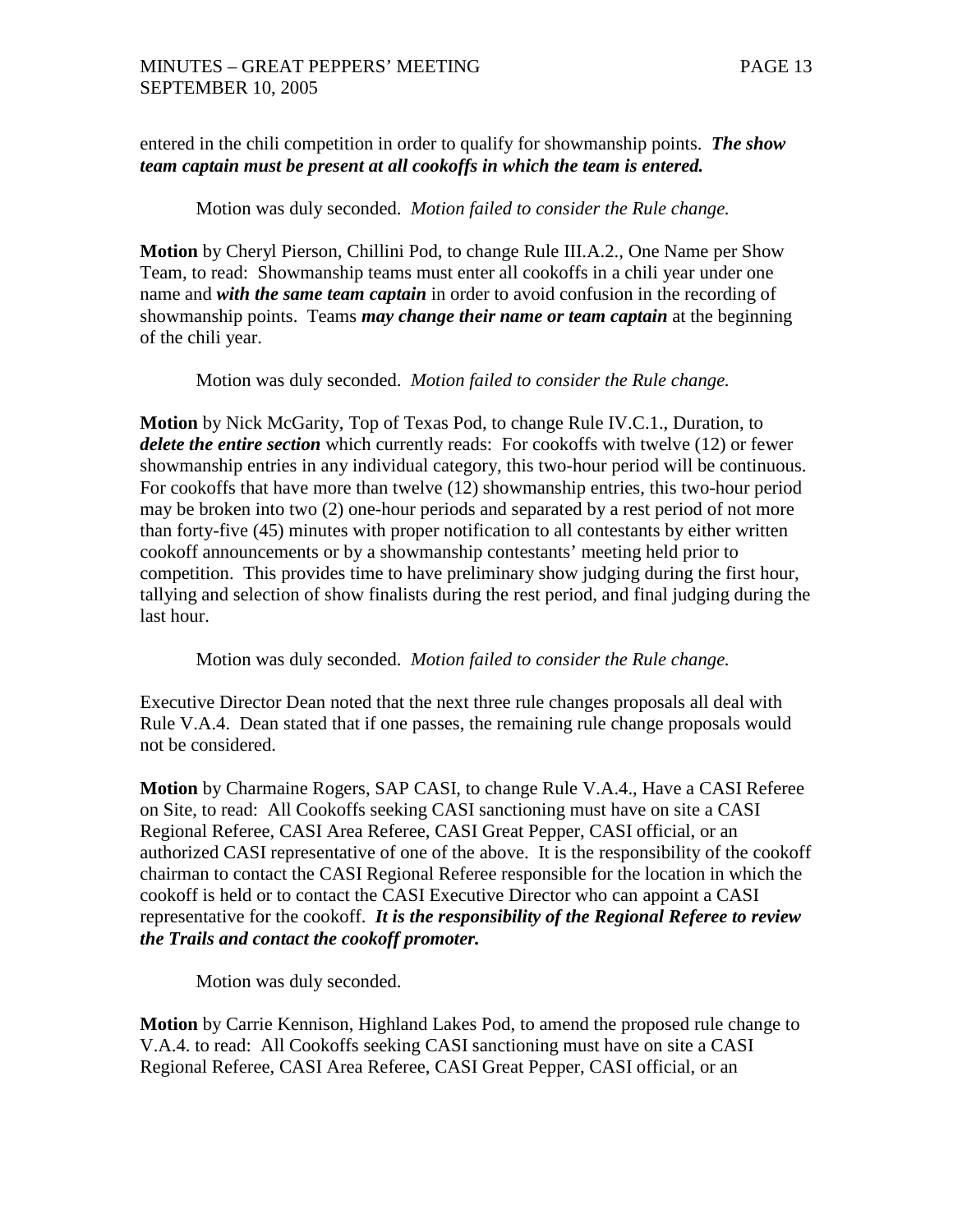## authorized CASI representative of one of the above. *It is the responsibility of the Regional Referee to review the Trails and contact the cookoff promoter.*

Motion to amend the proposed Rule was duly seconded. *Motion to amend failed.*

*Motion to approve the change to the Rule as originally stated failed.*

**Motion** by Dani Medlin, Dallas Area Metroplex Pod, to change Rule V.A.4., Have a CASI Referee on Site, to read: All Cookoffs seeking CASI sanctioning must have on site a CASI Regional Referee, CASI Area Referee, CASI Great Pepper, CASI official, or an authorized CASI representative of one of the above. It is the responsibility of the cookoff chairman *or promoter* to contact the CASI Regional Referee responsible for the location in which the cookoff is held. *If attempts to make contact with the Regional Referee for that area fail, then* contact the CASI Executive Director, who *will* appoint a CASI representative for the cookoff.

Motion was duly seconded. *Motion failed to consider the Rule change.*

**Motion** by Beverly King, Old Dominion Pod, to change Rule V.A.4., Have a CASI Referee on Site, to read: All Cookoffs seeking CASI sanctioning must have on site a CASI Regional Referee, CASI Area Referee, CASI Great Pepper, CASI official, or an authorized CASI representative of one of the above. It is the responsibility of the cookoff chairman to contact the CASI Regional Referee responsible for the location in which the cookoff is held or to contact the CASI Executive Director *if no CASI officials will be in attendance at the event so that an official can be designated.*

Motion was duly seconded. *Motion failed to consider the Rule change.*

Executive Director Dean noted that the next four rule change proposals all deal with Rule V.A.6. Dean stated that if one passes, the remaining rule change proposals would not be considered.

**Motion** by Bud Barrick, New Mexico Chili Society, to change Rule V.A.6., Send Results Sheet, Entry List, and Fees to CASI within 30 Days, to read: The CASI official for the cookoff must forward an entry list, complete with names and addresses, official CASI Results Sheet, as well as three dollars (\$3.00) for each cook entered in each cookoff to CASI (e.g., 38 cooks entered, send CASI \$114.00 along with the Results Sheet and entry list), plus *ten dollars (\$10.00)* for the cookoff registration fees.

Motion was duly seconded.

**Motion** by Bud Barrick, New Mexico Chili Society, to amend the proposed rule change to read: The CASI official for the cookoff must forward an entry list, complete with names and addresses, official CASI Results Sheet, as well as three dollars (\$3.00) for each cook entered in each cookoff to CASI (e.g., 38 cooks entered, send CASI \$114.00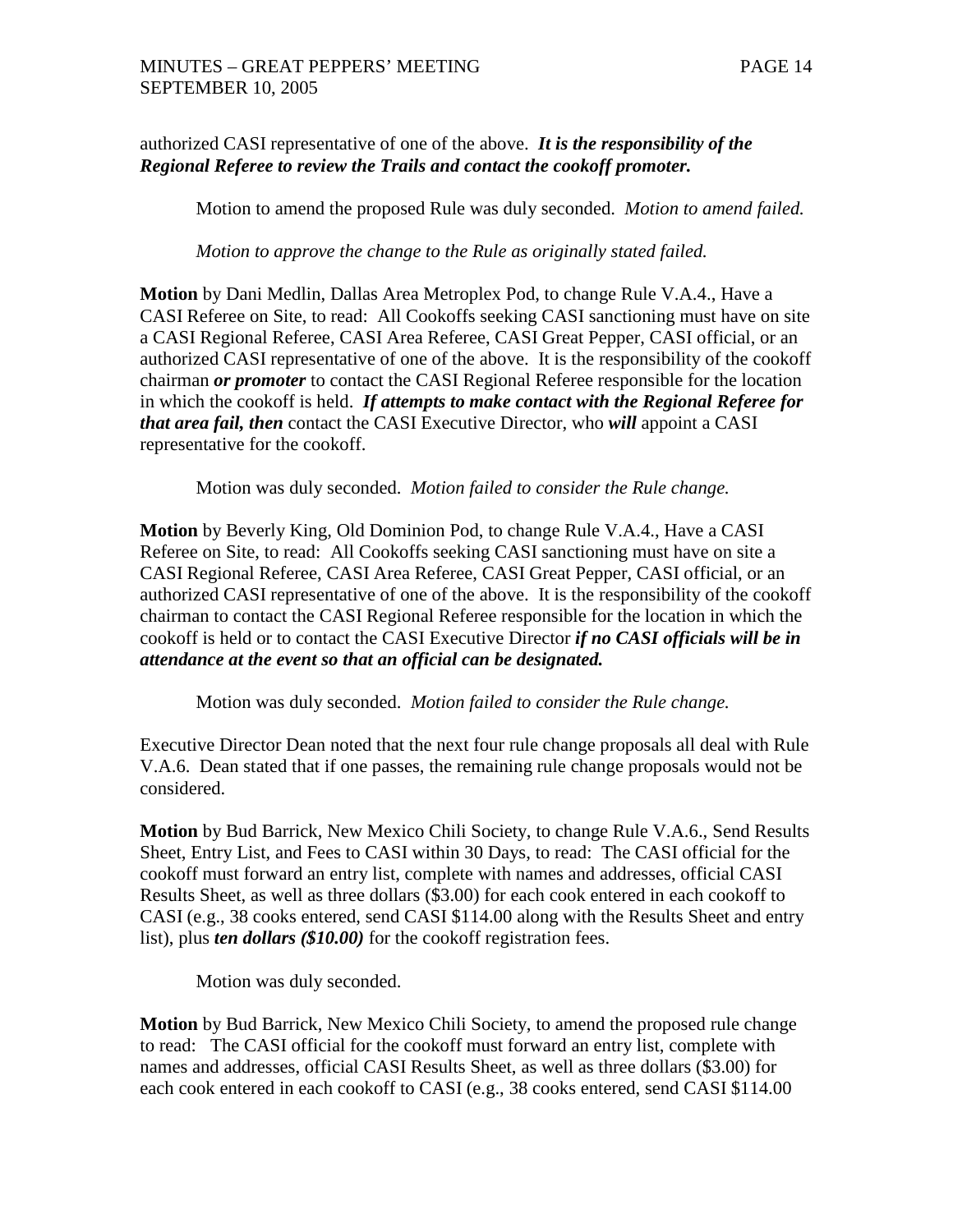along with the Results Sheet and entry list), plus *fifteen dollars (\$15.00)* for the cookoff registration fees.

Motion to amend the proposed Rule was duly seconded. *Motion to amend failed.*

*Motion to approve the change to the Rule as originally stated failed.*

The rule change proposed by Piney Woods Pod relative to V.A.6., Send Results Sheet, Entry List, and Fees to CASI within 30 Days *failed* as no motion was made.

**Motion** by Randy Moore, State of Alabama Pod, to change Rule V.A.6., Send Results Sheet, Entry List, and Fees to CASI within 30 Days, to read: The CASI official for the cookoff must forward an entry list, complete with names and addresses, official CASI Results Sheet, as well as three dollars (\$3.00) for each cook entered in each cookoff to

CASI (e.g., 38 cooks entered, send CASI \$114.00 along with the Results Sheet and entry list), plus twenty-five dollars (\$25.00) for the cookoff registration fees. *Subsequent cookoffs (i.e., cookoffs at the same location by the same group) will be assessed a cookoff registration fee of five dollars (\$5.00).*

Motion was duly seconded. *Motion failed to approve the Rule change.*

**Motion** by Nick McGarity, Top of Texas Pod, to change Rule V.B.3., Multiple Cookoffs on One Site, to read: Only one cookoff will be held at any site on any one day. (Exception: Men's and Women's State Championships may be held on the same day at one site.)

Motion was duly seconded. *Motion failed to approve the Rule change.*

**Motion** by Beverly King, Old Dominion Pod, to change Rule VI.B., Establishing Open Championships, to read: *A State holding a State Championship for the first time must request approval to sponsor the event from the CASI Board and by vote of the Great Peppers. Such approval is only required for the first year of the event. In subsequent years, CASI approval from the Executive Director or PODS in the State is not required for the event or when a change in sponsorship occurs. Regular State Cookoffs may be sponsored by a CASI POD, any charitable organization in the State, a business or group of individuals who are interested in promoting chili within the State. In cases where 2 or more organizations are in competition to hold the same event, priority shall be given to: 1. Organizations who have previously sponsored the State cookoff. 2. Organizations or individuals who have first contacted CASI and placed an ad in the Terlingua Trails.*

*Motion died for lack of a second.*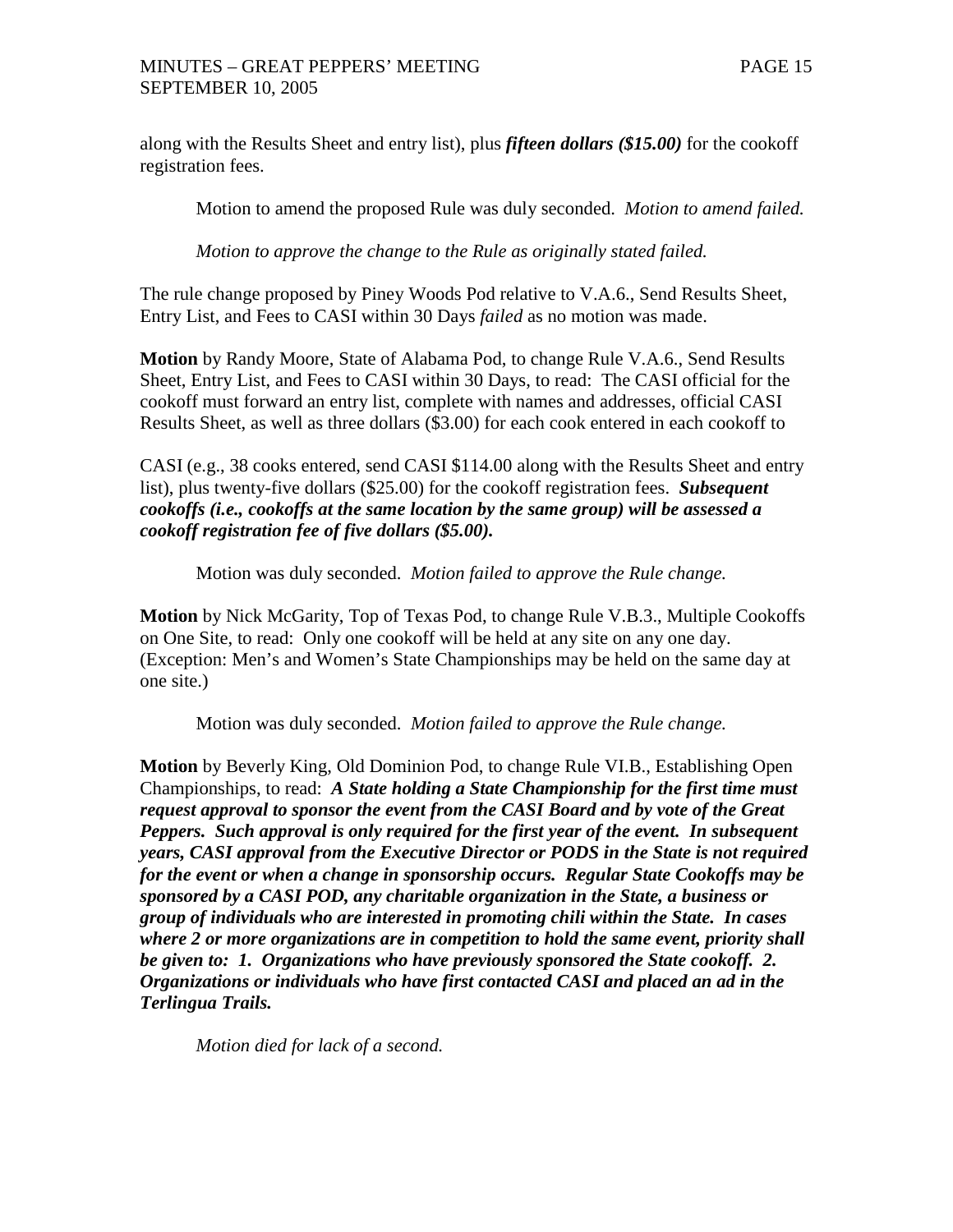The rule change proposed by Piney Woods Pod relative to Rule V.A.6.a.3. *failed* as no motion was made.

**Motion** by Ava Horan, Piney Woods Pod, to change Rule VI.C., Recognition of Open Championship Winners, to read: In all State, Regional and International Open Championships, the top three (3) chili winners and top showmanship team will be recognized as the State, Regional, or International Open Champions. The chili champion and *second and third place chili winners* and the showmanship champion will be entitled to the privileges of these titles.

*Motion died for lack of a second.*

**Motion** by Lyman Wilkinson, Colorado Chili Pod, to change Rule VII.D.1.b., Nonresidents, to read: Any cook at a State Open Championship finishing *first will automatically qualify to cook at TICC. Cooks placing second or third***,** but residing outside that state, will receive points only toward the CASI TICC.

Motion was duly seconded.

**Motion** by Barbara Taylor, Pod on the Pedernales, to amend the proposed rule change to read: Any cook at a State Open Championship finishing *first will automatically qualify to cook at TICC, in addition to the resident cooks described in Rule VII.D.1.a.*

Motion was duly seconded. *Motion passed* to consider the amendment to the rule change.

*Motion passed to approve the amended Rule change.*

**Motion** by Ava Horan, Piney Woods Pod, to change Rule VII.E.1.d., Current State, Regional or International Championships with Over 300 Entries, to read: CURRENT STATE, REGIONAL OR INTERNATIONAL CHAMPIONSHIPS WITH OVER *200* ENTRIES – A current Men's State, Women's State, State Open, Regional or International Championship that maintained at least *200* entries for three consecutive years will additionally qualify a *fourth and fifth place chili winner***.** In the event a qualified cookoff falls below *200* entries in any year, the cookoff will qualify only the champion and *second and third place chili winners* the following year, and requalification will be required.

Motion was duly seconded.

**Motion** by Ava Horan, Piney Woods Pod, to amend the proposed rule change to read: CURRENT STATE, REGIONAL OR INTERNATIONAL CHAMPIONSHIPS WITH OVER *200* ENTRIES – A current Men's State, Women's State, State Open, Regional or International Championship that maintained at least *200* entries *and chilis judged* for three consecutive years will additionally qualify a *fourth and fifth place chili winner***.** In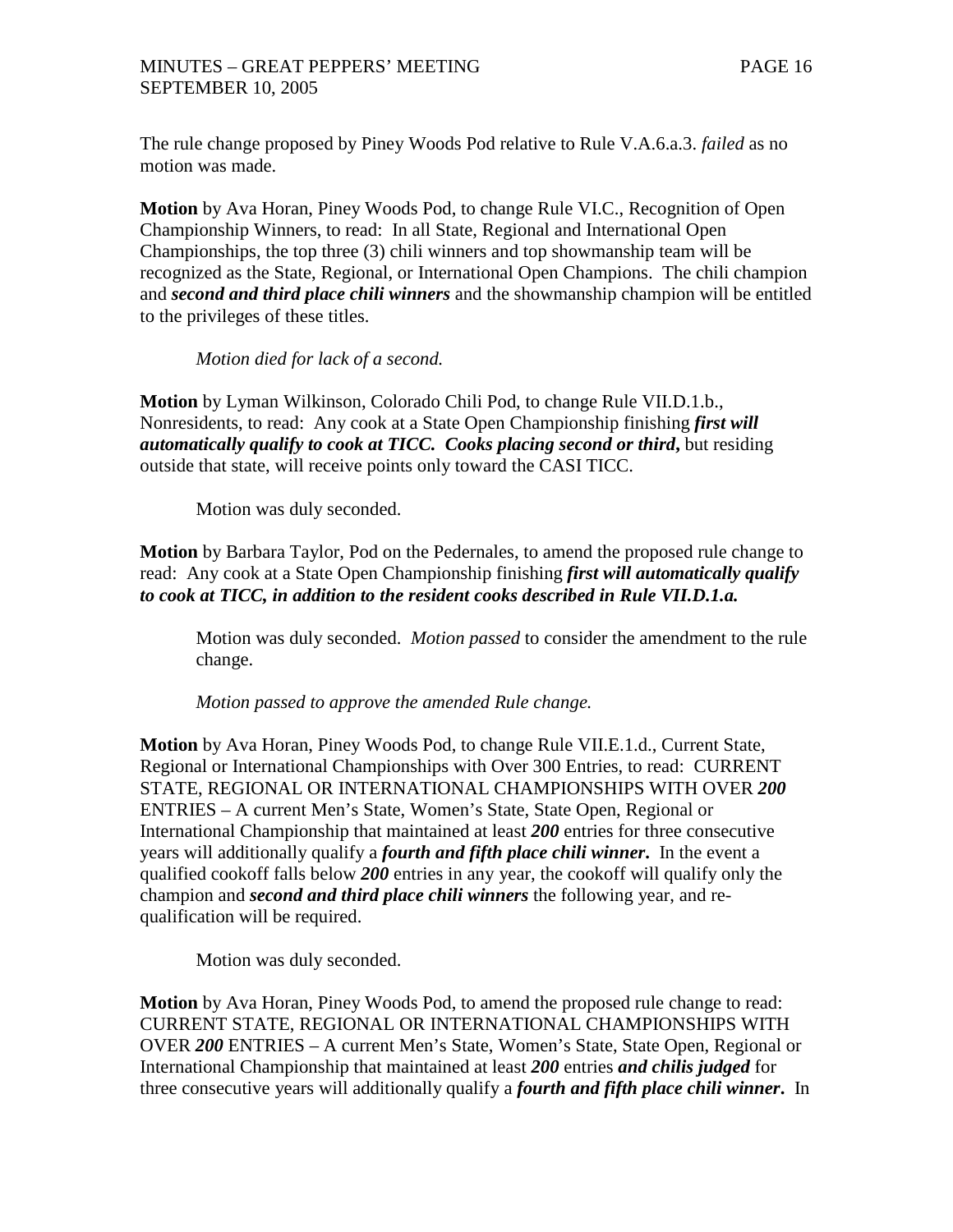the event a qualified cookoff falls below *200* entries and *chilis judged* in any year, the cookoff will qualify only the champion and *second and third place chili winners* the following year, and re-qualification will be required.

Motion was duly seconded. *Motion passed* to consider the amendment to the rule change.

*Motion passed to approve the amended Rule change.*

**Motion** by Ava Horan, Piney Woods Pod, to change Rule VII.E.2, Qualified Showmanship Teams, to read: Qualifying to compete in showmanship at CASI TICC requires the same number of points as qualifying in chili. All chili cookoffs, including Open, State, Regional, and International Championships, will award points on this basis. Current champions (first place only) of recognized CASI State, Regional, and International Open Championships automatically qualify in showmanship at the CASI TICC. *A current Men's State, Women's State, State Open, Regional or International Championship that maintained at least 200 entries for three consecutive years will additionally qualify a second and third place showmanship winner. In the event a qualified cookoff falls below 200 entries in any year, the cookoff will qualify only the champion the following year, and re-qualification will be required.* Residency requirements for the state champion are the same as for chili.

Motion was duly seconded.

**Motion** by Myrl Coultas, Chiliheads of Arizona Pod, to amend the proposed Rule change to read: Qualifying to compete in showmanship at CASI TICC requires the same number of points as qualifying in chili. All chili cookoffs, including Open, State, Regional, and International Championships, will award points on this basis. Current champions (first place only) of recognized CASI State, Regional, and International Open Championships automatically qualify in showmanship at the CASI TICC. *A current Men's State, Women's State, State Open, Regional or International Championship that maintained at least 200 entries and chilis judged for three consecutive years will additionally qualify a second and third place showmanship winner. In the event a qualified cookoff falls below 200 entries and chilis judged in any year, the cookoff will qualify only the champion the following year, and re-qualification will be required.* Residency requirements for the state champion are the same as for chili.

Motion was duly seconded. *Motion passed* to consider the amendment to the rule change.

*Motion passed to approve the amended Rule change.*

**Motion** by Karen Reinke, Purgatory Creek Pod, to change Rule XI.B.3, Starting the Judging, to read: At random, remove each cup from the cooler and inspect that cup for marks, floating objects, etc. NOTE: Any questions regarding the disqualification of any